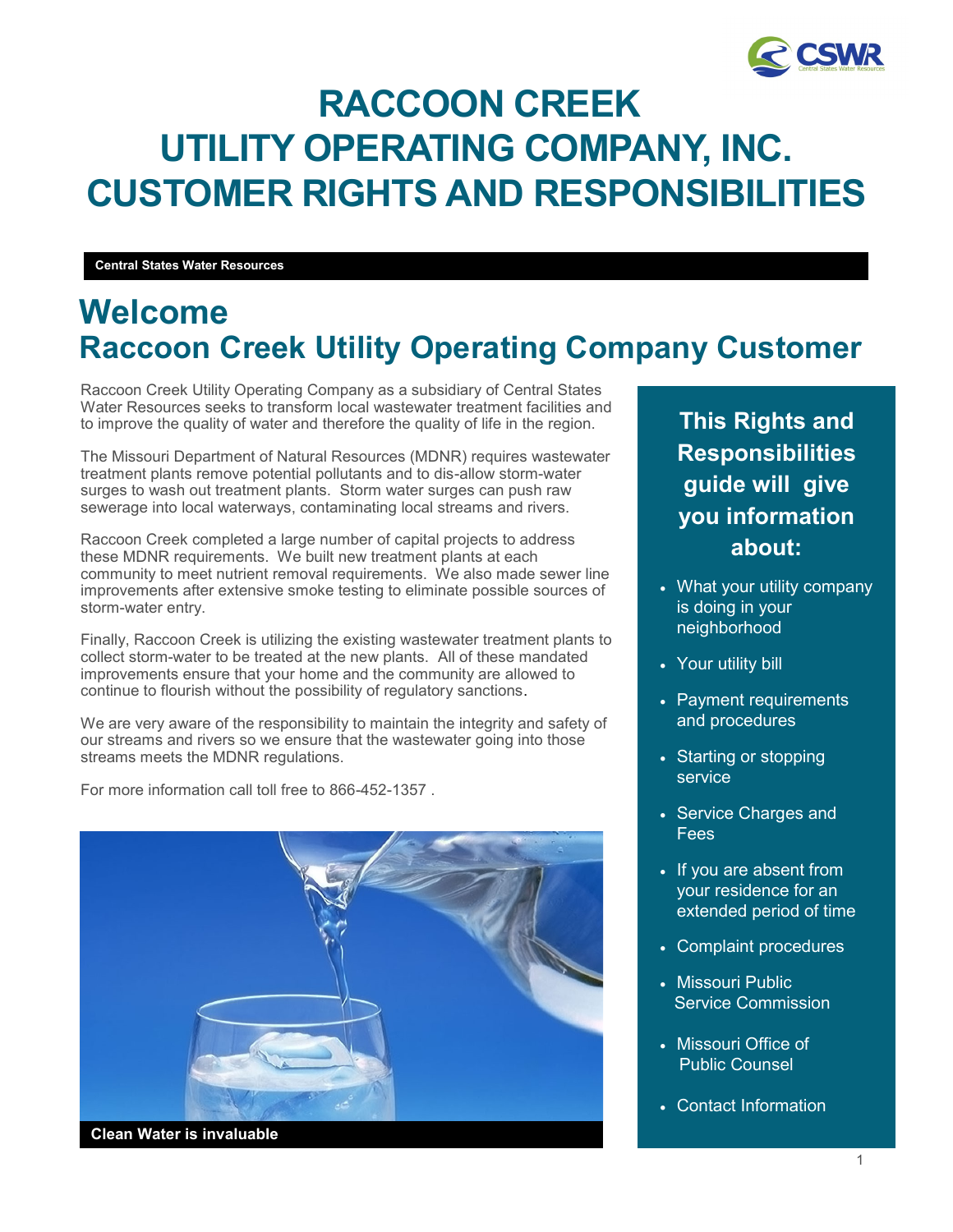**Raccoon Creek Utility Operating Company, Inc.** P.O. Box 790379 St. Louis MO 63179 (866) 452-1357 support@raccooncreekutilityoperatingcompany.com

| <b>ACCOUNT NUMBER XXXX</b><br>SERVICE ADDRESS XXXXXXXXXX                                                                                                                  |          | RETURN THIS SIDE WITH PAYMENT                                         |                              |
|---------------------------------------------------------------------------------------------------------------------------------------------------------------------------|----------|-----------------------------------------------------------------------|------------------------------|
|                                                                                                                                                                           |          | ACCOUNT NUMBER XX                                                     |                              |
| CHARGES BILL DATE                                                                                                                                                         | XX/XX/XX | SERVICE ADDRESS<br>BILL DATE<br>XX/XX/XXXX                            | XXXXXXXXXXXXX                |
| Sewer                                                                                                                                                                     | \$xx.xx  |                                                                       |                              |
|                                                                                                                                                                           |          | PREVIOUS BALANCE<br><b>CURRENT CHARGES</b><br><b>ADJUSTMENTS</b>      | \$XX.XX<br>\$XX.XX<br>\$X.XX |
|                                                                                                                                                                           |          | <b>PAYMENTS</b><br>\$XX.XX<br><b>TOTAL DUE BY XX/XX/XX</b><br>\$XX.XX |                              |
|                                                                                                                                                                           |          | *** PAY BY DUE DATE TO AVOID LATE FEE                                 |                              |
| PREVIOUS BALANCE<br>\$XX.XX<br><b>CURRENT CHARGES</b><br>\$XX.XX<br><b>ADJUSTMENTS</b><br>\$X.XX<br><b>PAYMENTS</b><br>\$XX.XX<br><b>TOTAL DUE BY XX/XX/XX</b><br>\$XX.XX |          | <b>Name</b><br>XXXXXXXXXXXXXXXX<br>Address<br>XXXXXXXXXXXXXXX         |                              |
| Use the code XXXXXX to sign up on-line at<br>https://raccooncreek.secure.munibilling.com                                                                                  |          | City<br>XXXXXX, XX XXXXX                                              |                              |

#### **REPLICA OF ACTUAL BILL (NOT TO SIZE)**

## **Paying your bill**

**Pay by Mail** - Send your payment to: P.O. Box 790379, St. Louis, MO 63179. **Please include your account number on all correspondence**, either by sending the portion of your bill containing your account number or writing your account number in the memo section of your check or money order.

**Pay On-Line https://raccooncreek.secure.munibilling.com**

**Use a credit card, debit card, or electronic bank payment; you may also set up auto-pay for monthly withdrawals from your bank account. A convenience fee of 2.99% of the total balance paid will be added to each transaction.**

**Set up an on-line account** by choosing "Create New Account" - enter your account number, your email address, and the code from your bill. Follow the prompts.

**To set up E-check auto pay**, request an authorization form from Customer Service. A \$.50 per transaction charge will be assessed by the third party credit card company.

**To make a one-time on-line payment** - choose "Pay Now," enter your account number and the last name on your account. Follow the prompts.

**Auto-pay customers** can expect to receive an email (if email address is on file) when autopay transaction fails or is cancelled due to multiple failed attempts.

**Contact Customer Service toll free at (866) 452-1357 if you need assistance.**

# **Your Utility Bill**

We keep our rates as low as possible to maintain high quality and service to our customers. Your bill contains information about your sewer charges.

#### • **Account Number**

This number should be included in any correspondence with the utility company including on your payment or check.

- **Sewer amount:** This is the least amount charged to all customers for sewer utility services and applies even when there is no wastewater services used.
- **Bill Date and Due Date**

Payment is due 21 days after the billing date. If we do not receive payment by the due date, the account is considered delinquent and my be subject to disconnection. The due date is the date the payment must be received by the utility to avoid late charges assessed to next month's bill.

• **Previous Balance Due** The amount of unpaid previous sewer charges as of the date of the current bill

#### **https://raccooncreek.secure.munibilling.com**

#### **Avoiding a Late-Payment Charge or Discontinuance of Service**

Payment is due and considered delinquent after the due date. A delinquent charge may be applied if your bill is not brought current by the due date.

At least 30 days before discontinuance we will mail you a written notice. If you receive a notice please take immediate action to avoid service discontinuance.

Call: toll free (866) 452-1357

Restoration of service will resume after payment of your bill or settlement is made. A reconnection charge of \$50.00 at The Villages at Whiteman or the actual cost of physical disconnection at Hunter's Ridge or Walnut Hills will be applied.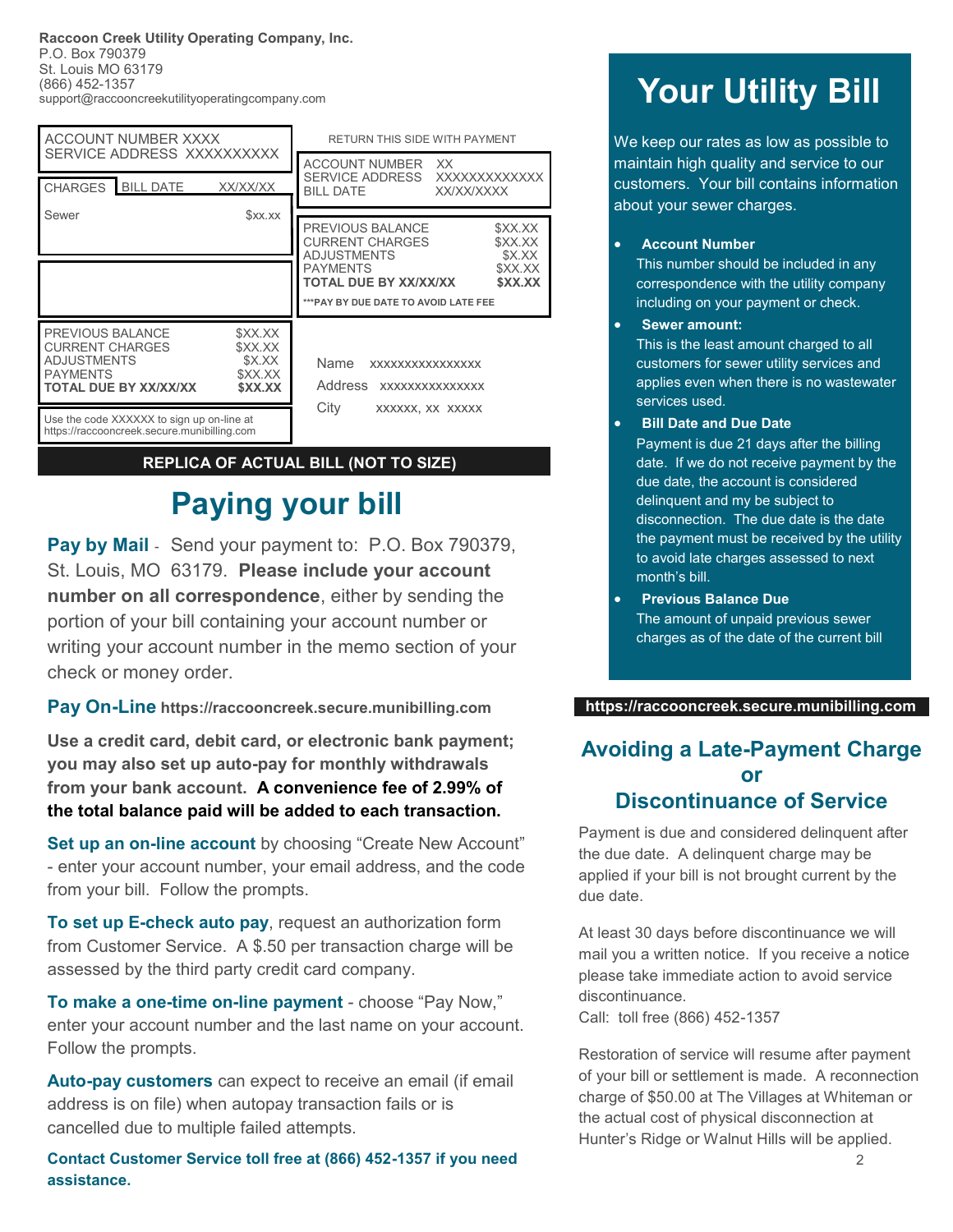## **Starting or Stopping Service**

### **To start service:**

#### **www.centralstateswaterresources. com/communities/raccoon-creek/**

Fill out: "Request New Service" on-line form and hit "Submit" at the bottom of the page - Call with any questions to:

### **866-452-1357**

### **To stop service**

Fill out "Stop Service" on-line form and hit "Submit" at the bottom of the page.

## **866-452-1357**

### **DEPOSIT**

Raccoon Creek does not at this time require a deposit to receive services, however, if a customer has failed to pay an undisputed bill on or before the delinquent date for 5 billing periods out of 12, or service has been discontinued for non-pay, Raccoon Creek Utility Operating Company may require a deposit of an amount equal to 1 billing period plus 30 days usage.

### **If you leave your residence for an extended period** and wish to avoid

discontinuation of service you may forward your mail or sign up for automatic payment.

## **Services & Fees**

#### **Sewer Services**

**Villages at Whiteman Service Area Single Family Residential Service (per unit) per month……………………………… \$ 79.74** 

**West 16th / Hunter's Ridge Service Area and WPC / South Walnut Hills Service Area per month ……………………………… \$ 95.76**

#### **Disconnection of Service by Company:**

**Hunter's Ridge or South Walnut Hills discontinuance of service is accomplished by physical disconnection of sewer services. ……………………………………. Actual Cost** 

**Villages at Whiteman………………… 50.00**

**Service Connection Inspection or Re-inspection……………………. \$ 69.00**

**If customer requests an inspection outside normal business hours ………………. \$ 99.00**

**Late Charge - \$5.00 or 3% of the unpaid balance, whichever is more.**

**Account is considered delinquent if not paid by the due date on bill**

**Returned Check Charge ..………. \$ 25.00** 

**Credit / Debit Card Convenience Fee - …………………. 2.99% of total amount paid**

**E-Check Convenience Fee …..… \$ 0.50**

**If you use a credit card / debit card or use an E-Check, the transaction / convenience fee will be added by the credit card company or bank and will not be a part of the sewer billing.**

**These new rates were determined by the Missouri Public Service Commission as a part of Case No. SR-2016-0202. See page 4 for more information on contacting the Missouri Public Service Commission.**